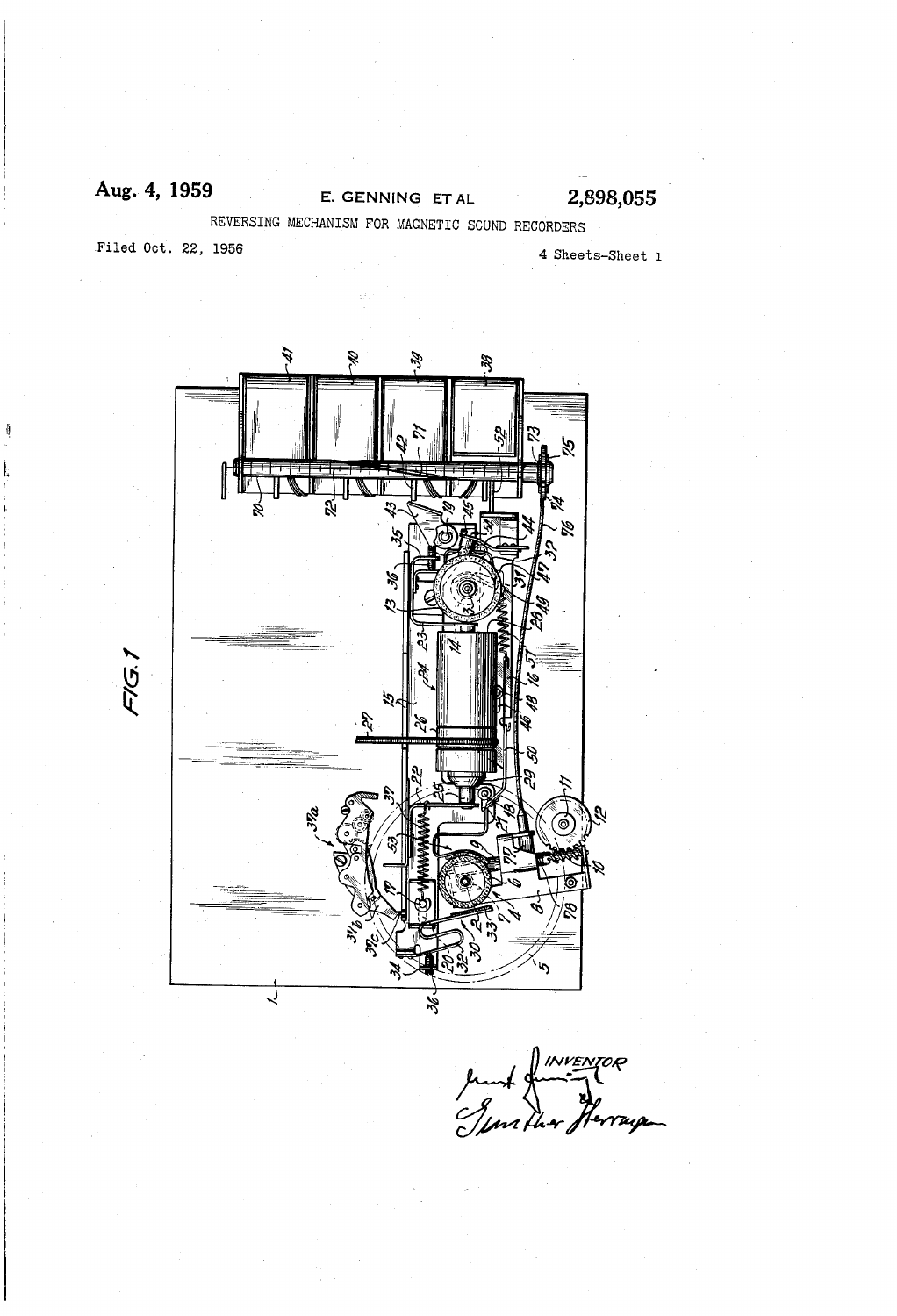#### Aug. 4, 1959 2,898,055 E. GENNING ET AL REVERSING MECHANISM FOR MAGNETIC SCUND RECORDERS

Filed Oct. 22, 1956

4 Sheets-Sheet 2



INVENTOR

FIG.2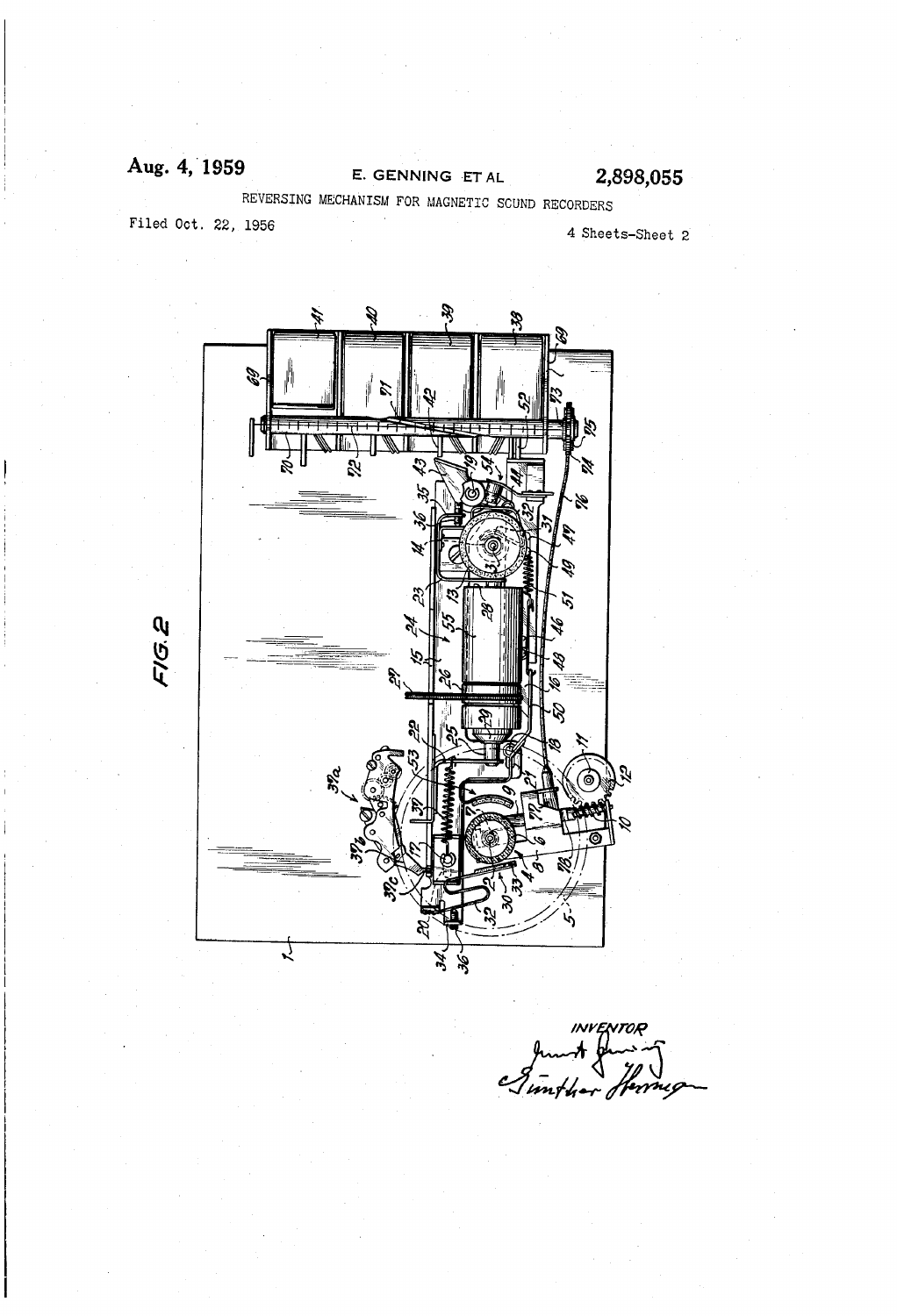# Aug. 4, 1959

## E. GENNING ET AL 2,898,055

REVERSING MECHANISM FOR MAGNETIC SCUND RECORDERS

Filed Oct. 22, 1956

F1G.3

4 Sheets-Sheet 5



INVENTOR<br>Junk grant<br>Timfher Herrup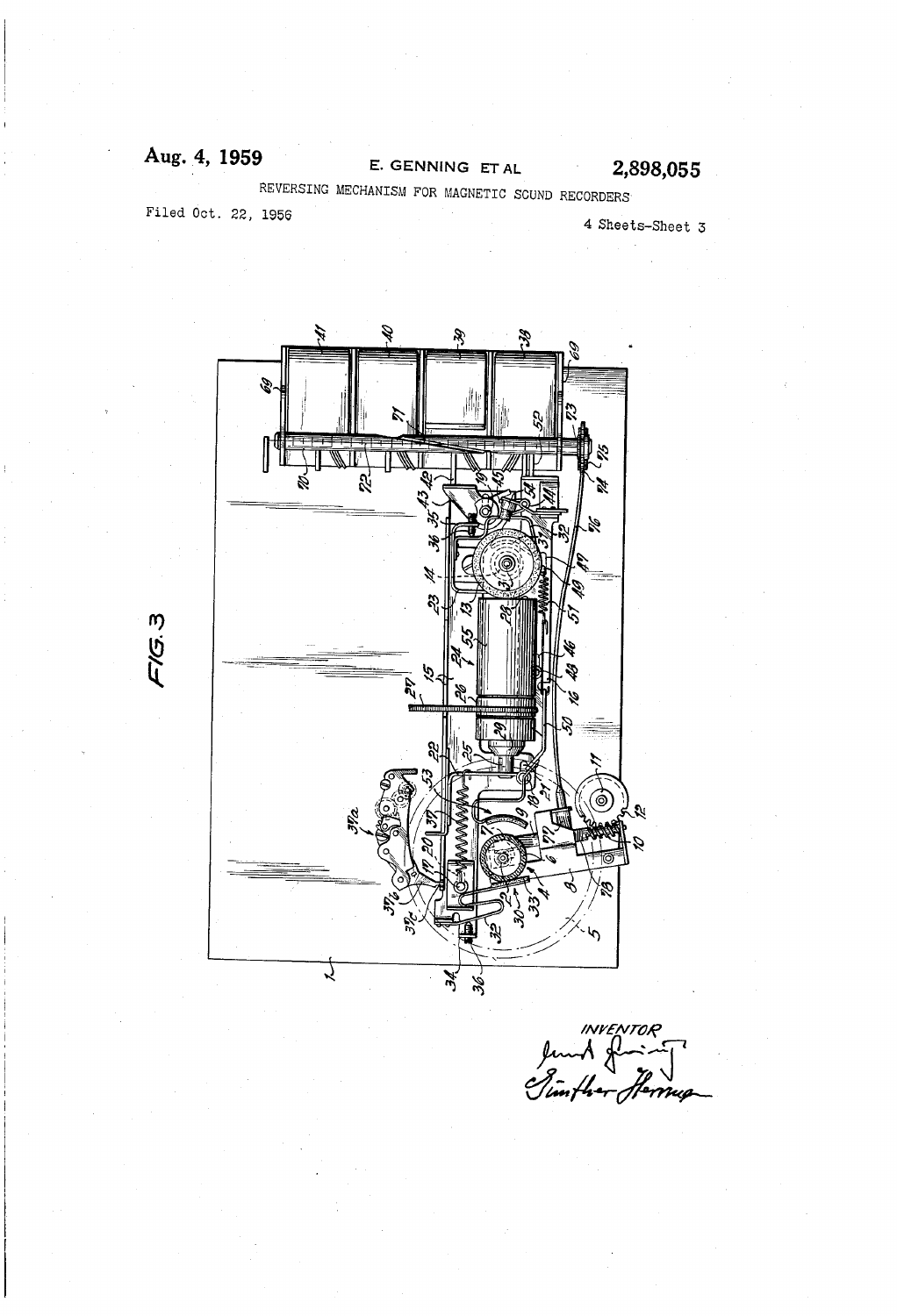## Aug. 4, 1959 E. GENNING ET AL 2,898,055 REVERSING MECHANISM FOR MAGNETIC SCUND RECORDERS Filed Oct. 22, 1956 and the state of the state 4 Sheets-Sheet 4



INVENTOR<br>mot gunning<br>after flerrowan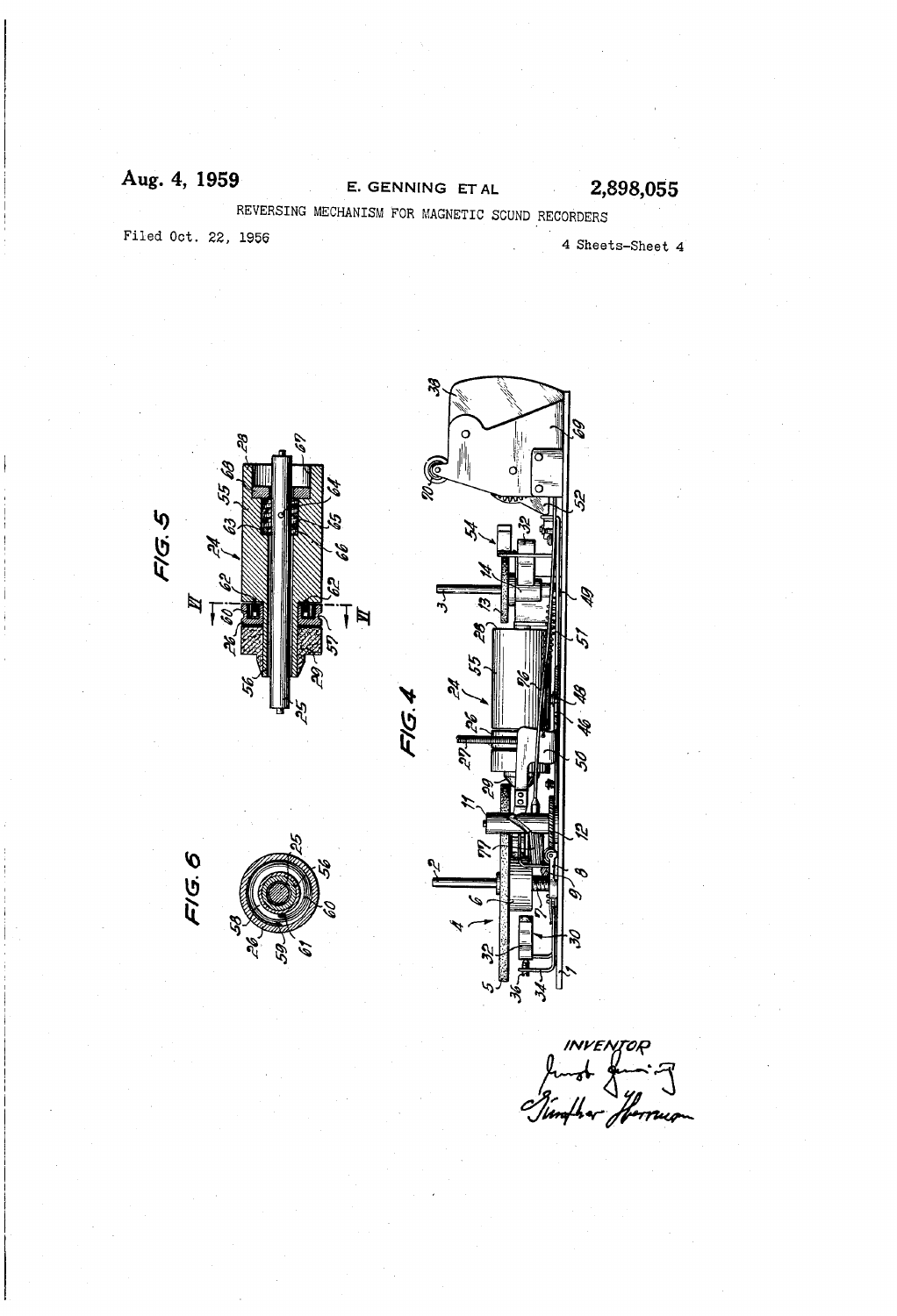# **United States Patent Office**

 $10$ 

#### 2,898,055

1

#### REVERSING MECHANISM FOR MAGNETIC **SOUND RECORDERS**

Ernst Genning, Fassberg uber Unterluess, and Gunther<br>Herrmann, Ronnenberg im Diester, Germany, assignors<br>to Protona Produktionsgesellschaft fuer Electroakustische Geraete G.m.b.H., Hamburg, Germany

Application October 22, 1956, Serial No. 617,607

Claims priority, application Germany October 24, 1955

#### 9 Claims. (Cl. 242-55.12)

The invention relates to a reversing mechanism for 15 magnetic sound recorders of miniature design, preferably of pocket size, with a friction drive for the supply- and take-up spools and aims at an especially simple mechanical control for the forward and backward running and for the running brakes and locking brakes. 20

The reversing mechanism according to the invention is suitable for tape as well as wire.

For reversing transmissions from forward to backward running and vice versa, it is known to displace or deviate a clutch wheel driven by a motor against one 25 or the other spool within the connecting line of their For this purpose, in known transmissions, the axes. clutch wheel is positioned with the motor on a special slide or swiveling part. Furthermore, it is known to actuate stopping brakes for magnetic sound recorders 30 with push rods. Since a magnetic sound recorder besides the stopping brakes requires engaging running or tension brakes alternately on the respectively pulled spools, and since the clutch wheel, the locking brakes and the running brakes have to be actuated in reciprocal modula- 35 tion, the application of known devices requires a complicated mechanical control. Such controls are receptive to disturbances and can hardly be installed in miniature apparatuses.

An object of the invention is to provide an especially 40 simple and nevertheless extremely reliable reversing mechanism which comprises locating the clutch wheel and the running brakes for the respectively pulled spool on one adjustable slide and the locking brakes for the two spools on another adjustable slide. The slides are 45 operated mechanically by pressing elements effective in the same sense of direction. Thereby it is possible to reverse with such an arrangement the sound carrier spools, the clutch wheel, the running brakes and the locking brakes in reciprocal, positive dependence with only two  $50$ slides for forward running, backward running and stop.

A further object is to provide a construction wherein the clutch wheel and brakes are carried exclusively by two slides and can be pre-assembled with such slides as complete constructional elements. The assembly and the  $55$ repair of the apparatus is thereby made much easier. The two slides are movable parallel to a line connecting the spool spindles and their movement in one direction is determined by pressure springs and in the other direction by pressure elements. It is therefore possible on account of the parallel movement of the two slides to control the entire reversal transmission from one side of the device by pressure elements such as, for instance, pressure keys, without complicated mechanical or electrical transmission elements. A pocket apparatus with  $65$ the reversal mechanism according to the invention, therefore, can be put into a garment pocket and can be easily controlled from the upper side without being removed from the pocket.

A further object of the invention is to provide as a  $70$ clutch wheel, a clutch roller which is formed as a rotating mass having two different clutch diameters and

 $\mathbf 2$ 

having end surfaces engaging with the friction discs of the spool spindles. Thereby without using any special transmissions it is possible to operate with a higher speed in the backward or rewind running than in the forward running. The clutch roller according to the invention is connected to a pulley, which in turn is operated elastically by the motor.

The invention will now be further described by way of example, with reference to the accompanying drawings, which illustrate one embodiment of the reversing mechanism according to the invention, with press button control of the switch slide bar. In the drawings:<br>Fig. 1 is a plan view of the reversing mechanism in

the stop position; the top plate of the device not being shown:

Fig. 2 is a similar view of the reversing mechanism in the recording position;

Fig. 3 is again a similar view of the reversing mechanism, this time in the backwards running position;

Fig. 4 is a side elevation of the reversing mechanism as shown in Fig. 1, viewed in the direction of the stop kev:

Fig. 5 is an enlarged axial section through the coupling roller: and

Fig. 6 is a vertical section through the coupling roller taken along the line VI-VI of Fig. 5.

In Figures 1 to 4, the reversing mechanism is enlarged some 1.5 times with respect to the actual size of the embodiment.

All the elements of the recorder not belonging directly to the invention, in particular the electrical part of the magnetic sound device, the amplifier, its batteries and other fittings of the apparatus, are omitted for the sake of clarity. Likewise the driving motor for the mechanism, the connecting heads for the sound carrier spools and the spools themselves, are not shown as they play

no part in the present invention.

The forward running spindle 2 of the take-up spool and the run-back spindle 3 of the supply spool are mounted on a driving mechanism base plate 1 in bearings (not shown). The tops of these spindles 2 and 3 are also carried in bearings in a top plate (not shown) of the device. The forward running spindle 2 carries a friction wheel generally indicated by 4, which consists of an upper friction plate 5 of large diameter and a hub 6 of smaller diameter. Below this hub 6 of wheel 4 a worm thread 7 is carried on spindle 2 and a toothed shaft 9 mounted in a bracket 8 meshes with this worm thread 7. The toothed shaft 9 has, at the end remote from spindle 2, a worm thread 10, which engages in a gear wheel 12 mounted below a cam track-bearing roller 11. The latter serves for the on and off control of the recording sound head (not shown). The run-back spindle 3, like the forward running spindle 2, carries a friction wheel 13 of large diameter above a hub 14 of smaller diameter.

Parallel to the line connecting spindles 2 and 3 are slidable switching bars 15 and 16 displaceable on the base plate 1. For this purpose the switching bar 15 is guided by three pins 17, 18 and 19, mounted on the base plate 1 and engaging in elongated holes or slots 20 and 21 of the flat bar 15 (the third hole or slot for the pin 19 is covered by other members and consequently is not visible). A coupling roller generally indicated by 24 is mounted on slidable bar 15 between two brackets 22<br>and 23. This coupling roller 24 rotates on a shaft 25 inserted between the brackets 22 and 23, and is slidable in an axial direction with a certain amount of play on this shaft 25. Roller, 24, which will be described in detail hereafter, consists essentially of a rotating mass and a driving roller 26 flexibly rotatable about a fixed angle with respect to this rotating mass. The driving

## 2,898,055 Patented Aug. 4, 1959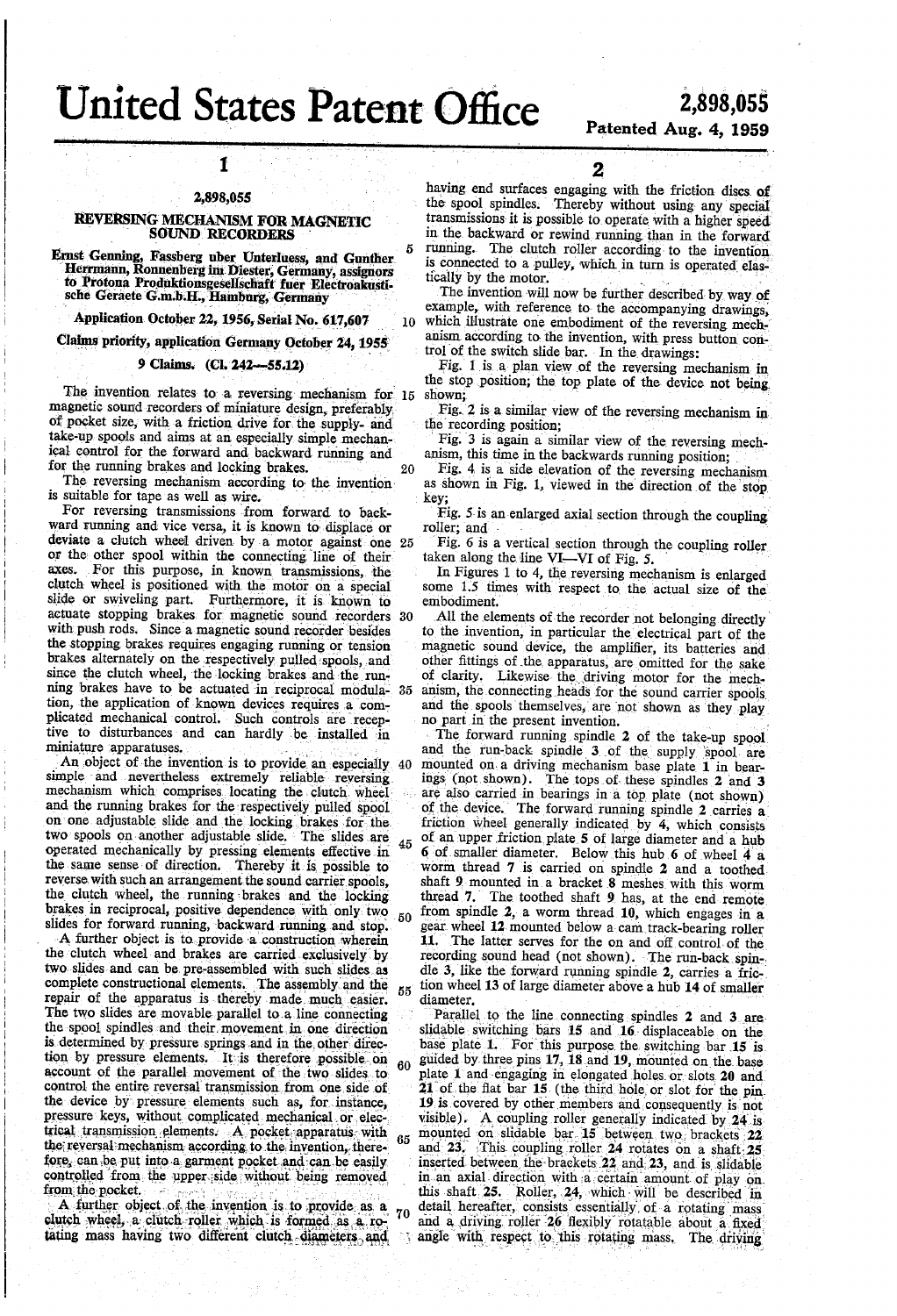roller 26 is connected with a motor (not shown), e.g. an electric or clockwork motor, by way of a spring belt 27, and is always rotated in the same direction. When the slide bar 15 is displaced towards the right (as viewed' in the figures, then the end face 28 of the coupling roller 24 lies flexibly against the circumference of the friction wheel 13 of the run-back spindle 3 and imparts a drive to that spindle. If the slide bar 15 is pushed towards the' left into the position shown in Figs. 1 and 4, then the other end face 29, of smaller diameter than end 28, presses against the friction wheel 5 of the forward running spindle 2 and imparts a drive to that spindle. With each reversal the coupled spindle 2 or 3, owing to'the arrangement of the coupling roller 24 between the two spindles, rotates in the opposite sense to that in the preceding 'coupling position, By suitable choice'of'diameter of the end faces 28 and 29 of the coupling roller and of, the friction wheels, a fixed speed relation between the forward and run-back actions can be attained, e.g. the reverse speed can be arranged to be six times that of 10 15 20

the forward movement.<br>Two forward running brakes 30, 31 are also mounted on slide bar 15 and are arranged in such a way that the undriven spool is always-braked, and in this Way the sound carrier is kept taut. Each forward running brake 30, 31 comprises a leaf spring 32 attached to the slide case of the forward running brake 30) which can be pressed against the hub 6 or 14 respectively. The leaf springs 32 of the two forward running brakes 30 and 31 are adjustable by means of set screws 36 carried in noses 34 and 35 on slide bar 15. 25 30

The slide bar 15 is biased to the left by a tension spring 37, suspended between the bracket 22 of the slide bar 15 and the pin 17 on the base plate 1. The dis placement'of the slide bar 15 towards the right (as viewed) is effected by actuation of a return  $39$  in the row of operating keys  $38$ ,  $39$ ,  $40$  and  $41$ . The key assembly is of known construction, that is, on pressing a key, its actuating nose projects to the left (as viewed) and is locked. On pressing the next key the nose of the first key is released and the first key springs back, while the newly depressed key is locked. On pressing the return key 39, therefore, the nose 42 presses against angle lever 43 pivoted on the pin 19, and the angle lever in its turn, by way of a spring 44, presses a pin 45 carried on slide bar 15 and thus takes the slide bar along with it to the right. The angle lever 43 and the spring 44 assure a clear and positive movement of the slide bar 15 and consequently a good abutment of the end face 28 of the coupling roller 24 against the friction wheel 13, independently of any wear of the nose 42 carried by key 39. Springing back of the slide bar 15, due to the tension spring 37 is delayed by a retarding mech anism 37a, known per se, co~operating with the slide bar 15. The retarding mechanism  $37a$  engages with its 35 40 45 50 55 release lever  $37b$  for this purpose in a notch  $37c$  of the

slide bar 15.<br>The second slide bar 16 is likewise guided by elongated holes or slots 46 and 47 formed therein, engaging pins 48 and 49 mounted on'base plate 1, and is drawn towards the right (as viewed) against the nose 52 of a stop key 38 by a tension spring 51 arranged between the'pin 49 and an upstanding bracket 50 on slide bar 16. A first stopping brake 53, which acts on the hub 6 of the for-'ward' running spindle 2, is mounted on "the'upstanding bracket 50 of the slide bar 16 and a second stopping<br>brake 54, which acts on the friction wheel 13 of the runback spindle 3, is mounted at the opposite end of slide bar 16 to that carrying bracket 50. These two brakes 53 and 54 may be constructed' in detail the same as the running brakes 30 and 31. They act simultaneously on the hub 6 and the wheel 13 and are retracted to the right (as viewed) by the tension spring 51 on the release of the slide bar 16 by depression of stop key 38. 60 65 70 4

The coupling roller 24 running on the shaft 25 consists (see Fig. 5) of a rotating mass 55, which developes into a reduced section 56 at one end, on which reduced section the driving roller 26 is rotatably mounted. The driving roller  $26$  is located axially by the abutting face of a bush 29 pressed on the reduced section 56, and has a groove 57, in which the spring belt 27 lies. In an annular compartment 58 (Fig.  $6$ ) of the driving roller 26, a spiral spring 60 is accommodated, one end of the spring being fixed to the inside of roller 26 at point 59. At its other end, spring 60 is formed into a hook 61, in which pins 62 carried by the rotating mass 55 engage, so coupling the rotating mass flexibly with the driving roller 26. In order that the coupling roller 24 may lie flexibly and with a fixed pressure against its two friction wheels, it is axially and flexibly displaceable on the shaft 25. For this purpose a helical spring 63 is pushed on the shaft 25 and is axially fixed by transverse pin 64. The rotating mass 55 is pushed over this helical spring <sup>63</sup>' so'that the latter is accommodated within a bore 65 in mass 55. The rotating mass 55 is thus flexibly fixed on the'shaft' on one side by the bottom face 66 of the bore 65 and on the other side by a disc 68 secured in an enlarged bore 67 of the rotating mass 55 of greater diameter than that of bore 65.

'The reversing mechanism operates as follows:

Stop position.---When the stop key 38 is pressed down, the slide bar 15' is at its extreme left position as viewed (see Fig. l) and the coupling roller 24 is coupled with its face 29 against the friction wheel 5 of the forward running spindle 2. Since the motor does not run when the stop key 38 is depressed, the forward running spindle 2 is stationary. The running brake 30 is disengaged whilst the running brake  $31$  rests against the hub  $14$  of the run-back spindle 3. The slide bar 16 is pushed into its extreme left position (as viewed) by the nose 52' of the key'38 and-locks the two spindles 2 and 3 with its' stopping brakes 53 and 54. In the stop position, there-<br>fore, neither spindle can rotate with its spool, and even shaking the device will not cause the sound- carrier to fall off the spools.

Recording and reproducing position.—For this, the key ' 41 or '40'is depressed, causing key 38 to-spring up, so allowing slide bar 16 to move to the right under the influence of spring  $51$ . The stopping brakes 53 and 54 retract and release the spindles 2 and 3. Since the keys 41 or 40 also switch on the motor, the coupling roller' 24 is rotated and drives the take-up spindle 2. The slide bar 15 moves'during the switching over from stop to recording, so that the running brake 31 brakes the runback spindle 3 which is rotated by the sound carrier being pulled off the supply spool, so that the sound carrier is kept taut. The same switching process occurs when the reproduction key 40 is depressed.<br>Return-running position.—The return running move-

ment of the carrier takes place at greater speed than that used for recording. With the driving mechanism according to the invention, it is possible to switch to run-back directly from the forward running, e.g., for corface 28 to the friction wheel 13 of the run-back spindle recting a recording, or from the stop position. On pressing the return or run-back key 39, the previously pressed key (either 38 or 41) springs back and the nose 42 of the return key 39 displaces, by means of the angle lever'43 and-the hairpin'spring 44, the slide bar 15 to the right (as viewed) so that the coupling roller  $24$  is disengaged from the friction' wheel 5' of the forward running spindle 2 and is connected by means of its end. The motor runs continuously without interruption during the switching over from recording or reproduction to return. On moving the slide bar 15 to the right, the running brake 31 is removed from the run-back spindle 3 and instead brake 30 is pressed against the forward running spindle 2, so that again the spool which is being  $75$  run off is braked.